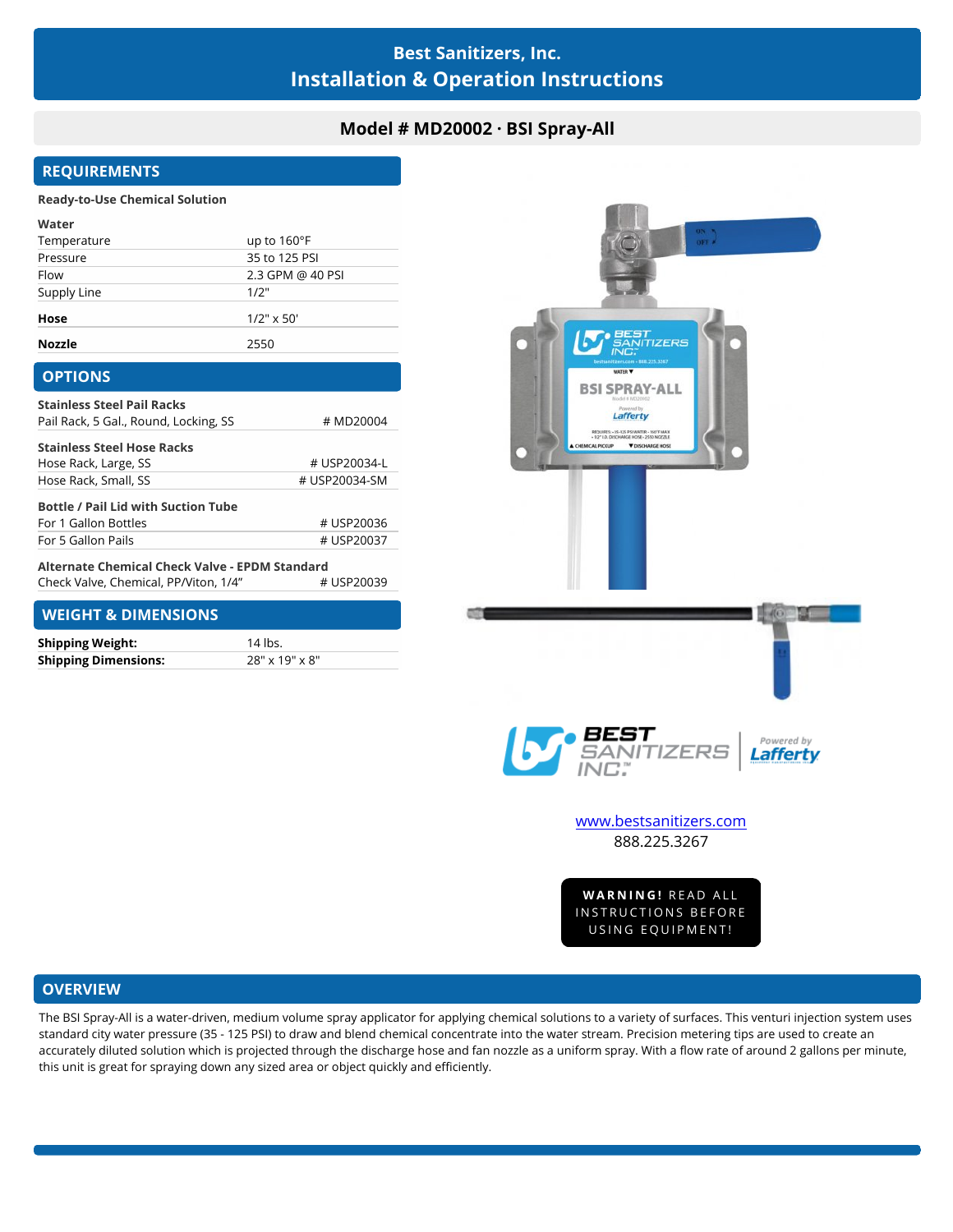### **SAFETY & OPERATIONAL PRECAUTIONS**

- **When connecting to a potable water supply follow all local codes for backflow prevention.**
- **WARNING: Severe damage to your facility, or contamination of your potable water supply, can occur without proper backflow prevention.**
- For proper performance do NOT modify, substitute nozzle, hose diameter or length.
- Manufacturer assumes no liability for the use or misuse of this unit.
- Wear protective clothing, gloves and safety goggles when working with chemicals.
- Always direct the discharge away from people and electrical devices.
- For pressures over 100 PSI, remove the discharge valve or lower pressure.
- Never leave inlet ball valves on when unit is not in use.
- Follow the chemical manufacturer's safe handling instructions.
- NEVER mix chemicals without first consulting chemical manufacturer.

#### **TO INSTALL (REFER TO DIAGRAM ON NEXT PAGE)**

**If you are connecting to a potable water supply follow all local codes for backflow prevention.** 

- 1. Mount the unit to a suitable surface above the chemical supply to prevent siphoning.
- 2. Connect the discharge hose(s) as shown in the diagram.
- 3. Flush any new plumbing of debris before connecting water.
- 4. Connect water supply. If water piping is older, or has known contaminants, install a water filter.

#### **Set the chemical dilution ratio by threading one of the color coded metering tips into each chemical check valve. See chemical labels for dilution ratio recommendation or consult your chemical supplier.**

- For the strongest dilution ratio do NOT install a colored metering tip.
- The dilution ratios in the metering tip chart are based on water thin chemicals with a viscosity of 1CPS.
- **Thicker chemicals will require a larger tip than the ratios shown in the chart.**
- Application results will ultimately determine final tip color.
- Select the tip color that is closest to your desired chemical strength and thread it into the tip holder. DO NOT OVER TIGHTEN.
- Push the chemical tube over the check valve barb and place the strainer in the chemical concentrate.

#### **TO OPERATE**

**Always make sure the discharge ball valve is closed or pointed in a safe direction before turning water on. Ball valve can be shut off at any time during operation but should not be left unattended for long periods of time.**

- 1. Open the inlet ball valve then open the discharge ball valve to begin application.
- 2. Make final metering tip adjustments based on application results.
- 3. When application is completed, close the discharge ball valve, return to the unit and close the inlet ball valve. Re-open the discharge ball valve to relieve pressure in hose then close the discharge ball valve. If applicable rinse the work surface before solution dries.

| <b>Metering Tip Selection Chart</b> |                 |                                            |
|-------------------------------------|-----------------|--------------------------------------------|
| <b>Metering</b><br><b>Tip Color</b> | Oz. per<br>Min. | <b>Example: Dilution</b><br>Ratio @ 40 PSI |
| <b>Brown</b>                        | 0.56            | 526:1                                      |
| Clear                               | 0.88            | 335:1                                      |
| <b>Bright Purple</b>                | 1.38            | 213:1                                      |
| White                               | 2.15            | 137:1                                      |
| Pink                                | 2.93            | 100:1                                      |
| Corn Yellow                         | 3.84            | 77:1                                       |
| Dark Green                          | 4.88            | 60:1                                       |
| Orange                              | 5.77            | 51:1                                       |
| Gray                                | 6.01            | 49:1                                       |
| Light Green                         | 7.01            | 42:1                                       |
| Med. Green                          | 8.06            | 37:1                                       |
| Clear Pink                          | 9.43            | 31:1                                       |
| <b>Yellow Green</b>                 | 11.50           | 26:1                                       |
| Burgandy                            | 11.93           | 25:1                                       |
| Pale Pink                           | 13.87           | 21:1                                       |
| Light Blue                          | 15.14           | 19:1                                       |
| Dark Purple                         | 17.88           | 16:1                                       |
| Navy Blue                           | 25.36           | 12:1                                       |
| Clear Aqua                          | 28.60           | 10:1                                       |
| <b>Black</b>                        | 50.00           |                                            |
| No Tip Ratio Up To:                 |                 | 7.0:1                                      |
|                                     |                 | The dilution ratios above are approximate  |

values. Due to chemical viscosity, actual

### dilution ratios may vary.

**Metering Tip Selection Formula** (GPM x 128) / Dilution Ratio = Oz per Min

| <b>Flow Rate Chart</b> |                  |  |
|------------------------|------------------|--|
| <b>Pressure</b>        | <b>Flow Rate</b> |  |
| <b>PSI</b>             | <b>GPM</b>       |  |
| 40                     | 2.30             |  |
| 50                     | 2.57             |  |
| 60                     | 2.82             |  |
| 70                     | 3.04             |  |
| 80                     | 3.25             |  |
| 90                     | 3.45             |  |
| 100                    | 3.64             |  |
| 110                    | 3.81             |  |
| 120                    | 3.98             |  |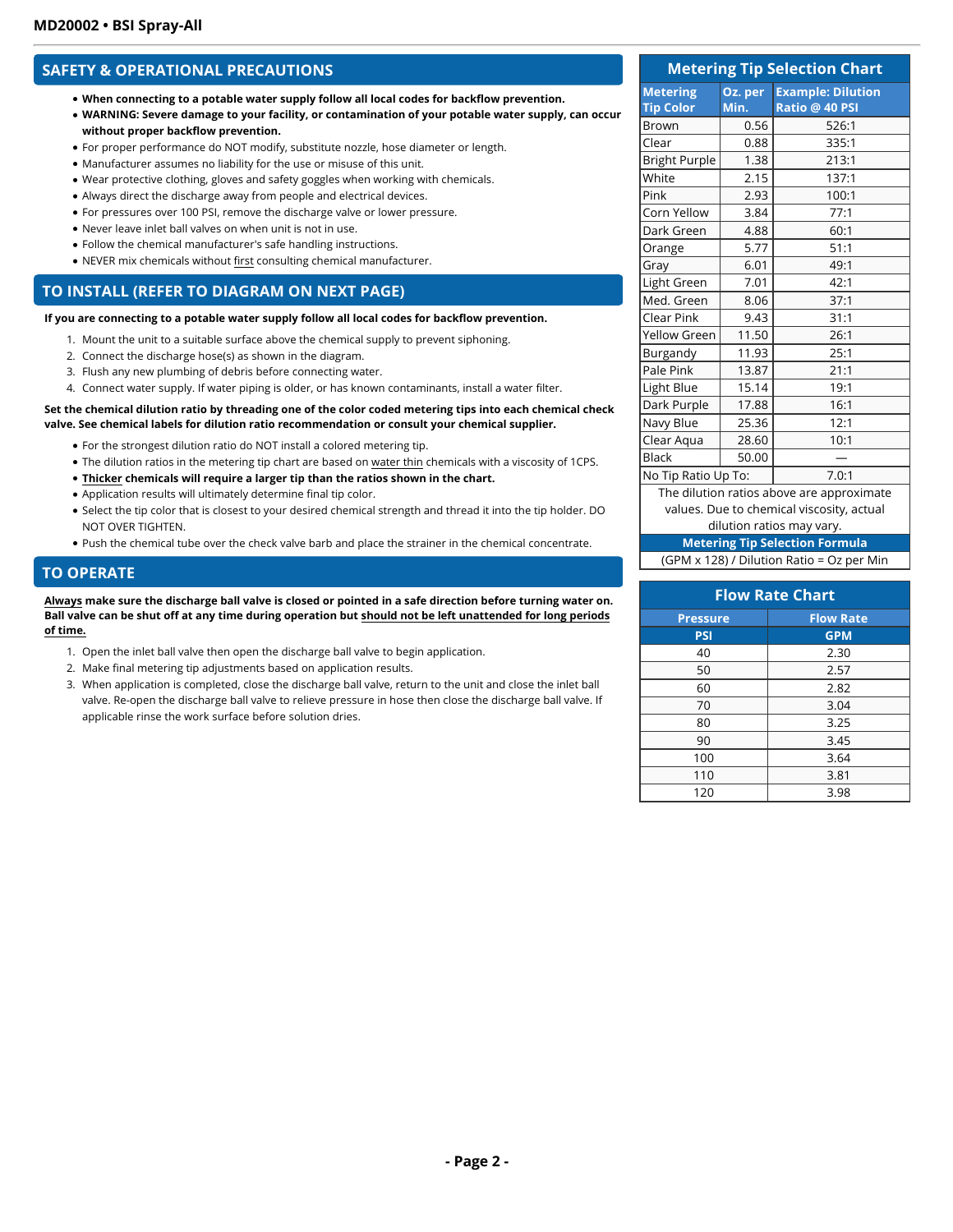